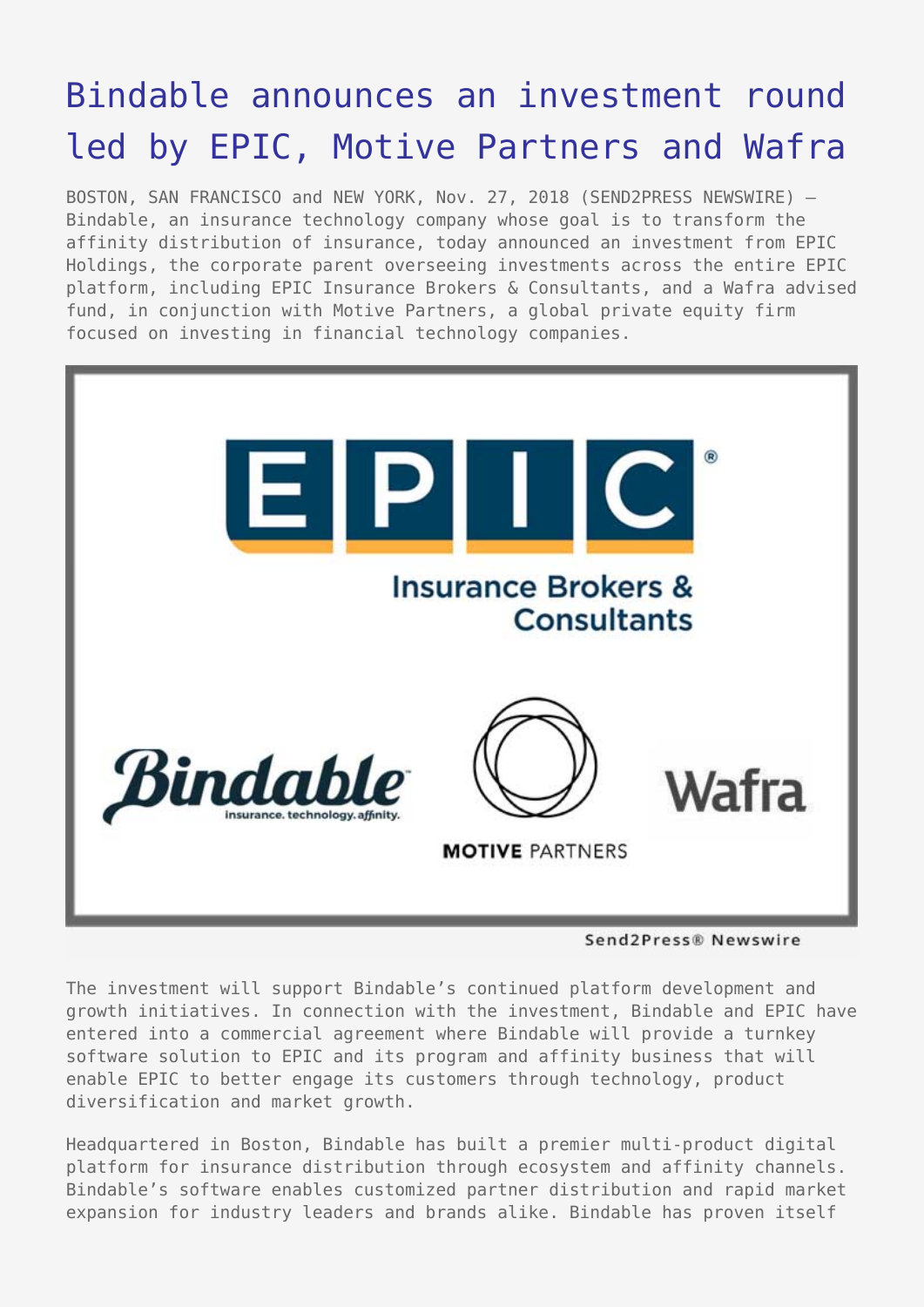to be a highly differentiated solution through its client engagements with leading insurance companies, financial institutions, brokers and affinity groups.

Bill Suneson, Co-founder and CEO of Bindable, commented: "We've built our platform to transform the distribution of insurance through sponsored channels and we're pleased to partner with EPIC, Motive Partners and Wafra to not only support our vision but also provide the strategic capacity to help us drive that change. We seek to enable the insurance industry to better serve customers through preferred channels and this new capital will help us realize our vision."

John Hahn, CEO of EPIC Holdings, commented: "Our investment in Bindable reflects EPIC's continued interest in investing and partnering with technology-based solutions and platforms that help us transact our business more efficiently and effectively with our clients."

Scott Kauffman, Partner at Motive Partners, commented: "We believe Bindable has created a platform that is well positioned for rapid growth, as insurance carriers and brokerages increasingly rely on digital and tech-enabled distribution solutions. I look forward to working with Bill Suneson and John Hahn to help Bindable achieve our shared vision."

Greenberg Traurig served as legal advisor to Motive Partners and EPIC in connection with the transaction. Fenwick & West LLP served as legal advisor to Wafra in connection with the transaction. Osborn Maledon served as legal advisors to Bindable in connection with the transaction.

#### **About Bindable:**

Bindable is a full-stack, tech-enabled solutions provider built for modern insurance distribution. Through its MyLifeProtected and Policy Crusher™ platforms, Bindable offers insurance companies, intermediaries and affinity groups a comprehensive suite of digital products and software services designed to further engage and monetize their customers. For more information, visit [https://www.bindable.com/.](https://www.bindable.com/)

#### **About EPIC Holdings:**

EPIC Holdings is the corporate parent overseeing investments across the entire EPIC platform, which includes the firm's retail insurance brokerage and consulting business (EPIC Insurance Brokers & Consultants); programs, affinity, and MGA/MGU business, warranty and InsureTech Initiatives (EPIC Specialty Programs & Investments).

Led by CEO John Hahn and President Steve Denton, EPIC Holdings focuses on identifying and pursuing opportunities to invest in and acquire businesses across the EPIC platform. This includes expanding the firm's Program/MGA footprint, aggressively participating in the InsureTech revolution, and developing new, creative distribution ideas and concepts, while remaining focused on EPIC's vision and strategy to drive specialization across the entire organization. For additional information, please visit [https://www.epicbrokers.com/.](https://www.epicbrokers.com/)